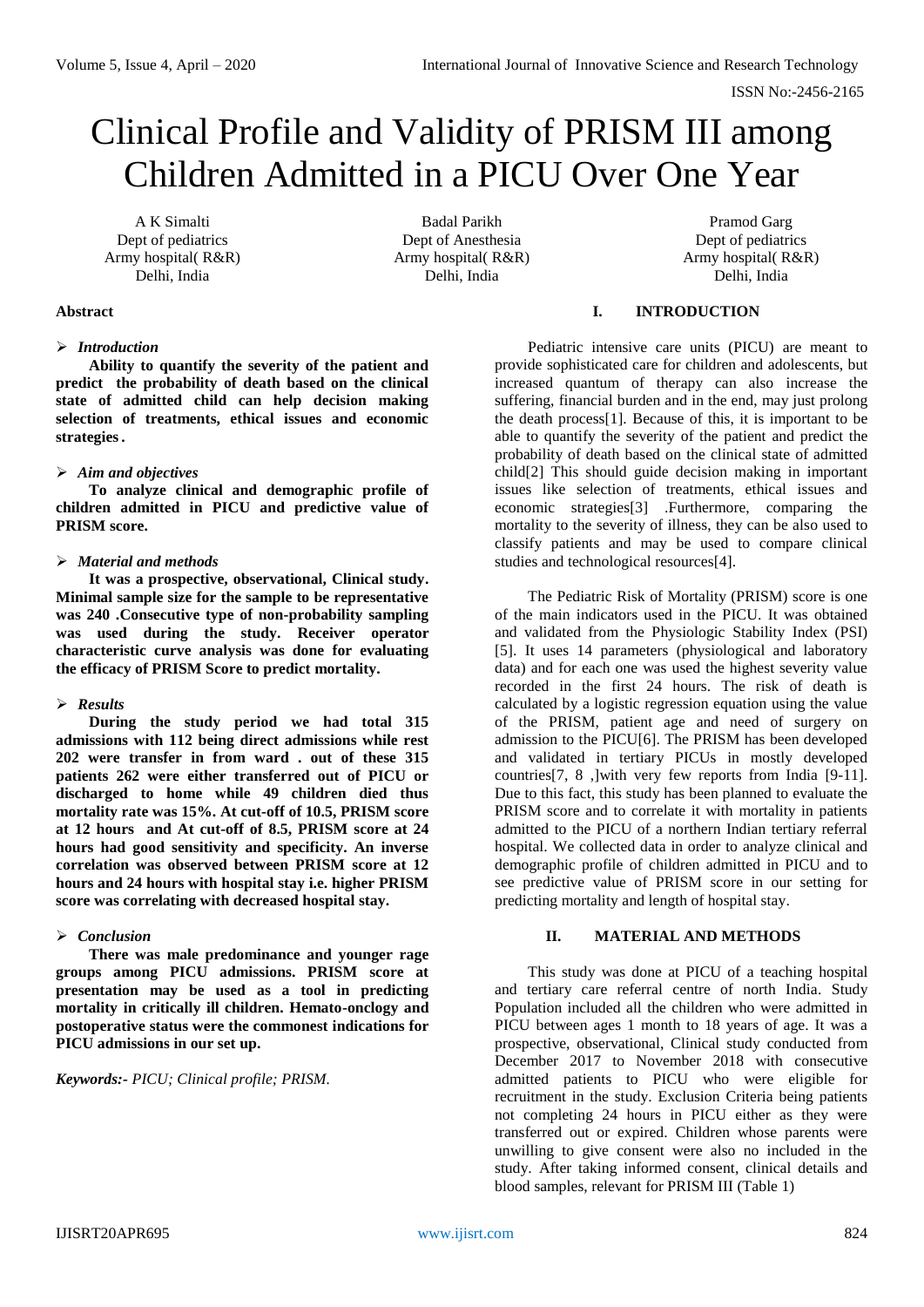|    | Parameter             | Within 12 hours | Within 24 hours |
|----|-----------------------|-----------------|-----------------|
| 01 | Systolic BP           |                 |                 |
| 02 | Diastolic BP          |                 |                 |
| 03 | Heart rate            |                 |                 |
| 04 | Respiratory rate      |                 |                 |
| 05 | PaO2/FiO <sub>2</sub> |                 |                 |
| 06 | PaCO <sub>2</sub>     |                 |                 |
| 07 | Glasgow coma score    |                 |                 |
| 08 | Pupillary reactions   |                 |                 |
| 09 | PT/PTT                |                 |                 |
| 10 | Total bilirubin       |                 |                 |
| 11 | S. Potassium          |                 |                 |
| 12 | S. Calcium            |                 |                 |
| 13 | Glucose               |                 |                 |
| 14 | Bicarbonate in mEq/L  |                 |                 |

#### Table 1:- PRISM SCORE components

Calculations were collected at 12 and 24 hours. Minimal sample size for the sample to be representative was 240 calculated based on Danielle's formula with prevalence of PICU admission in our hospital taken as 13% from data of last 3 years. Consecutive type of non-probability sampling was used during the study. Receiver operator characteristic curve analysis was done for evaluating the efficacy of PRISM Score to predict mortality.

# **III. RESULTS**

During the study period we had total 347 admissions out of which 32 were excluded as 9 had died within 12 hours of admission and 23 were shifted out of PICU within 24 hours .Out of 315 admissions with 112 being direct admissions while rest 202 were transfer in from ward .None of the parents denied consent. Outcome of these 315 patients was that 262 were either transferred out of PICU or discharged to home while 49 children died thus mortality rate was 15%. Demographic distribution is shown in table 2.

| Sex wise distribution |           |  |  |  |
|-----------------------|-----------|--|--|--|
| Male                  | 192 (60%) |  |  |  |
| Female                | 123(40%)  |  |  |  |
| Age wise distribution |           |  |  |  |
| Below 1 year          | 120 (38%) |  |  |  |
| lyear- 5 years        | 121 (38%) |  |  |  |
| $5-10$ years          | 49 (15%)  |  |  |  |
| Above 10 years        | 25 (07%)  |  |  |  |

Table 2:- Demographic characteristics among children admitted in PICU during study period

We classified these admissions on basis of primary system involved as shown in table 3.

| Primary System  | Total admissions (% of total | Total mortality | Mortality (% among        |
|-----------------|------------------------------|-----------------|---------------------------|
|                 | admissions)                  |                 | admissions in that group) |
| Hemato-oncology | 71 (22%)                     | 17              | 23%                       |
| Surgical        | 71 (22%)                     |                 | 4%                        |
| Respiratory     | 23 (7%)                      |                 | 21%                       |
| <b>CNS</b>      | 49 (15%)                     |                 | 8%                        |
| <b>CVS</b>      | 23 (7%)                      |                 | 30%                       |
| Nephrology      | 30 (9%)                      | ◠               | 6%                        |
| <b>GIT</b>      | 18 (5%)                      |                 | 27%                       |
| Metabolic       | 11 ((3%)                     |                 |                           |
| Infection       | 12 (3%)                      |                 | 25%                       |
| Other           | 3(1%)                        |                 |                           |

Table 3:- Admissions and mortality data based on primary system involvement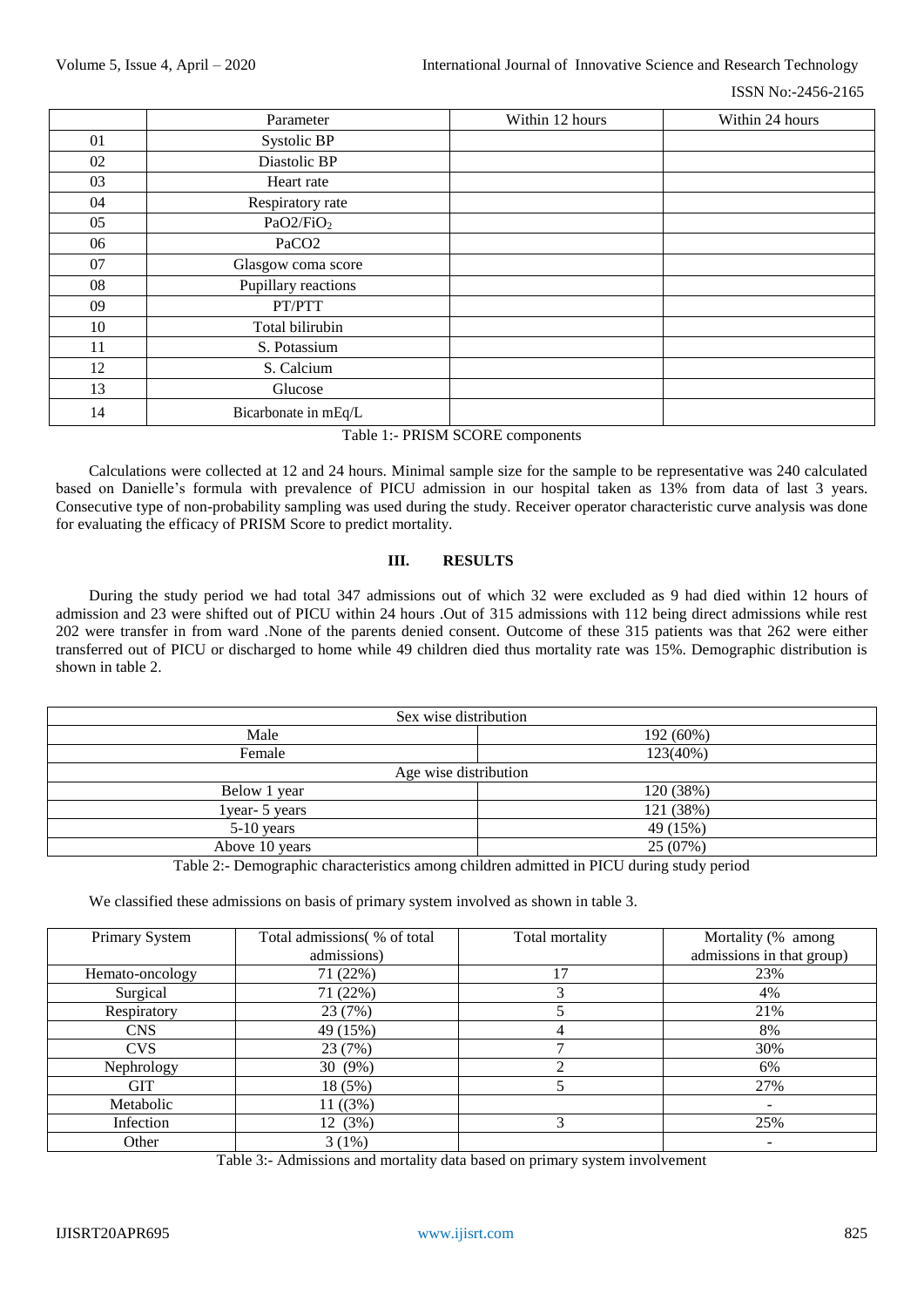Outcome was also analyzed based on primary diagnosis and revealed that highest mortality was associated with CVS, infection and hemato-oncology. Postoperative cases had low mortality although they were the most common indication for PICU admission .Receiver operator characteristic curve analysis was done for evaluating the efficacy of PRISM Score to predict mortality. Area under ROC curve was 0.875 (CI: 0.813-0.937) and 0.905 (CI: 0.844-0.967) for PRISM score at 12 and 24 hours respectively. At cut-off of 10.5, PRISM score at 12 hours had sensitivity and specificity of 71.8% and 85.5% while PPV and NPV was 49.1% and 94% respectively. At cut-off of 8.5, PRISM score at 24 hours had sensitivity and specificity of 86.1% and 83.8% while PPV and NPV was 49.2% and 97.1% respectively. (Figure 1)



Fig 1:- Receiver operator characteristic curve analysis for PRISM Score to predict mortality

An inverse correlation was observed between PRISM score at 12 hours and 24 hours with hospital stay i.e. higher PRISM score was correlating with decreased hospital stay. The contradictory findings can be attributed to higher mortality (i.e. lower hospital stay) among cases with high PRISM score.(Table 4)

| <b>Pearson co-relation</b> |         |         |  |  |
|----------------------------|---------|---------|--|--|
| PRISM 24                   | r-value | p-value |  |  |
| <b>PICU</b>                | $-0.04$ | 0.585   |  |  |
| Hospital                   | $-0.13$ | 0.043   |  |  |
| PRISM <sub>12</sub>        |         |         |  |  |
| <b>PICU</b>                | $-0.06$ | 0.399   |  |  |
| Hospital                   | $-0.17$ | 0.011   |  |  |

Table 4:- correlation of Prism score with length of hospital stay and PICU stay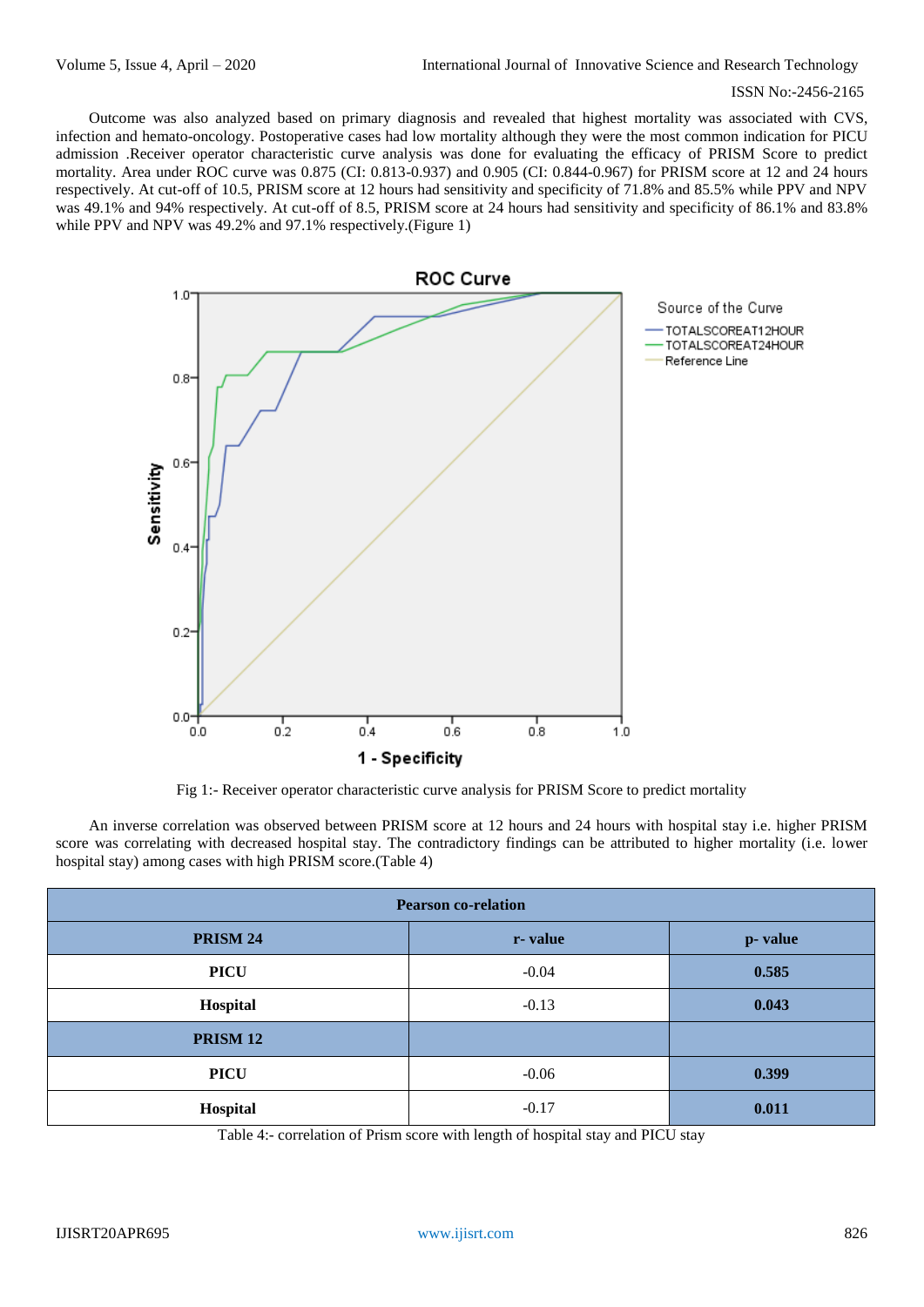# **IV. DISCUSSION**

Analysis of demographic distribution shows that in PICU more male children got admitted during study period than female children and this difference was statistically significant. This may reflect male susceptibility to various serious diseases but it could also be because of more likelihood of a male child to be brought to PICU as compared to female child due to still existing preference to a male child among Indian families. This finding is similar to PICU data generated from North India like recently published study by Makhija et al[12]. Age wise distribution emphasizes vulnerability in early age with maximum admissions in first year of life (38%) and in age group between 1-5 years (38%). This finding highlights the importance of infant mortality rate and under five mortality rates as overall indices for health care system of a country. In our experience most common PICU admission indications were related to hemato-oncology and surgical and neurological involved were followed by this and that. This is very different from other studies where infection and respiratory distress are the commonest indications[13]. This reflects the difference in our patient population and it being a referral center where admissions are based on referral and direct admissions are catered at another hospital. This gives a future direction that PICUs specifically catering to hemato-oncolgy and post surgical can be developed in future like pediatric cardiac ICUs which are already functional in our hospital as well as at many institutes in India.

Overall mortality among PICU admission was 15% which is comparable to other PICUs as reported by Singhal D et al[14], Madaan et al[15] and Hassan et al[16] with mortality rates of 18%, 12.5% and 17% respectively. Probability of death based on primary system involved revealed that children with cardiovascular system involvement were most likely to die in PICU. The reason of this is that only children who came to general PICU were the ones where surgery could not be offered either because of poor general condition or secondary to inoperable cardiac condition. Although admission numbers of children requiring surgical management and those having hematooncolgy diseases were similar there was marked difference in mortality with former group having 4% mortality while later had significantly higher rate of 23%. This reflects impact of basic disease and treatment related complications like febrile neutropenia are more common with hematoncological disorders.

In present study, mean PRISM score at 12 and 24 hours was significantly higher among expired. PRISM 12 score of 10.5 and PRISM 24 score of 8.5 were reasonable cut off points in our study to predict chances of survival and mortality. Our results are also comparable to other

studies showing PRISM score as a as a sensitive predictor of mortality[13-17]. El‐Nawawy A et al[18] in their study observed that non-survivors had a significantly higher mean score compared with survivors (36 vs. 17). Bellad et al. reported an overall mortality of 16.7% with 89.2% accuracy at cut-off score of 15[19]. Costa A et al[20] observed median pediatric risk of mortality score as significantly lower in patients who survived  $(p<0.01)$ . Singhal D et al<sup>[14]</sup> in their study, on ROC analysis showed area under the curve of PRISM as 72%. Madaan et al.[15] in their study too observed PRISM score to be significantly higher among expired cases as compared to survived ones  $(7.58 \pm 5.03$  versus  $20.63 \pm 3.41$ ; p<0.01). Hassan ZE et al.[16] in their study observed that Prism score  $>8$  as a significant predictor of mortality (chi-square value of 29.615 and a OR of 9.28 (9 times more risk of dying compared to patients with a prism score  $>8$ ). Dey et al[21] in their study observed PRISM as a sensitive predictor of outcome at a cut-off point of 13.5.

An inverse but non-significant correlation was observed between PRISM score with PICU and hospital stay. This contradictory findings can be attributed to higher mortality among cases with high PRISM score. At cut-off of 15, hospital stay decreased significantly i.e. higher mortality (i.e. lower hospital stay) was associated with PRISM score  $> 15$ . Madaan et al[15] did not observe any difference in the mean duration of ICU stay among the survivor and non-survivors. Bellad et al<sup>18</sup>reported that the mean ICU stay among non-survivor was shorter when compared to those survivors. As the inverse of the correlation between PRISM and mean ICU stay is considered to be an indicator of the quality of PICU services [22], a difference in the quality of care available at various centers may explain the observed variability in the ICU stay being reported in different studies. Brindha et al[23 ]attributed the median length of PICU stay with the type of primary disease condition affecting the patients and not to the PRISM score of the patients.

# **V. CONCLUSION**

The present study was done in a tertiary care referral hospital to evaluate the demography, clinical profile and outcome of patients admitted to PICU by using PRISM score. There was male predominance among PICU admissions and younger rage groups ( infants and below five were disproportionately represented in the PICU population. PRISM score at presentation may be used as a tool in predicting mortality in critically ill children. In our setup hemato-oncolgy and postoperative status were the commonest indications for PICU admissions giving us a roadmap for future development of PICUs specifically catering to this population.